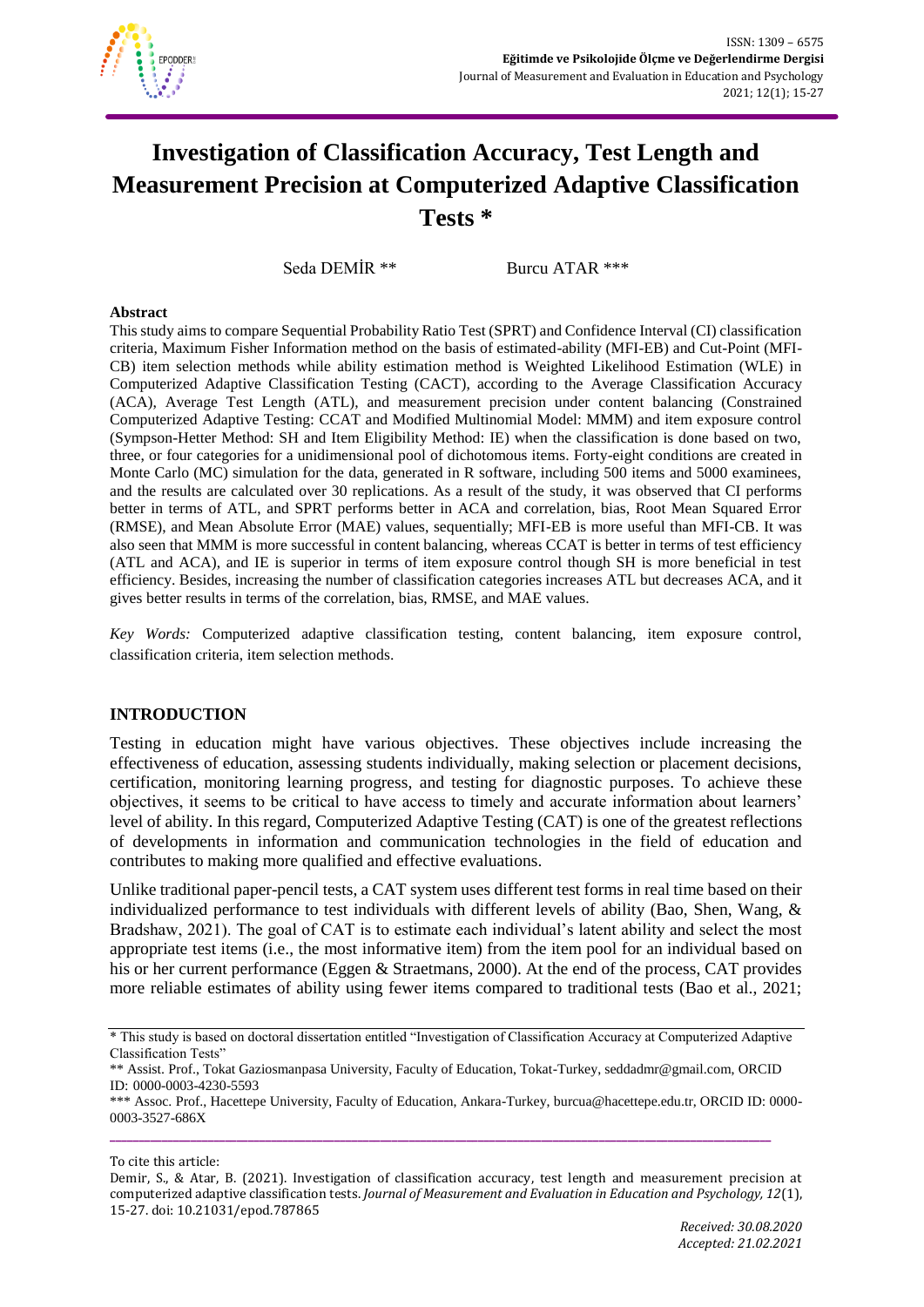Fan, Wang, Chang, & Douglas, 2012; Thompson, 2009). These advantages of CAT can be seen as the main reason for preferring large scale CAT applications such as the Graduate Management Admission Test (GMAT), the Graduate Record Examination (GRE), and the National Assessment of Educational Progress (NAEP). The main purpose of testing individuals may sometimes be the accuracy of classifications, such as passed or failed, apart from the effective estimate of ability. In that case, a Computerized Adaptive Classification Test (CACT) is preferred. Since important decisions are made based on the classification (e.g., retention, high school graduation, career selection), efficient and accurate classification is of critical importance (Thompson & Ro, 2007).

 $\_$  , and the state of the state of the state of the state of the state of the state of the state of the state of the state of the state of the state of the state of the state of the state of the state of the state of the

Additionally, test effectiveness is important for both CATs and CACTs. High test effectiveness in CAT applications with a unidimensional item pool means fewer items and lower standard errors for ability estimation (van der Linden & Hambleton, 1996 as cited in Thompson, 2009). Unlike CATs, CACTs use as few items as possible and aim at low classification errors to achieve test effectiveness (Thompson, 2009).

# *Purpose of the Study*

An extensive review of literature on CACT applications revealed that most of the studies considered classification in only two categories (e.g., Gündeğer & Doğan, 2018a; Lau, 1996; Reckase, 1983; Spray & Reckase, 1996), and content balancing and item exposure control were not taken into account. Furthermore, classification criteria (e.g., Kingsbury & Weiss, 1980; Spray & Reckase, 1996; Thompson, 2009) and item selection methods were mostly compared (e.g., Gündeğer & Doğan, 2018b; Eggen, 1999; Lin & Spray, 2000), and the performance of different item selection methods was examined by crossing the item selection methods with classification criteria (e.g., Eggen & Straetmans, 2000; Thompson & Ro, 2007). Besides, there are a few studies that compared the performance of classification criteria in terms of Average Classification Accuracy (ACA) and Average Test Length (ATL) according to different item exposure control methods (Huebner, 2012; Lau & Wang, 1999). A study used the Sympson-Hetter (SH) item exposure control method together with the spiral method for content balancing (Huebner & Li, 2012). Considering the contribution of accurate classifications to selecting, monitoring, or placing individuals based on the test results, there seems to be a need for new research in CACT using different research designs. It is thus thought that this study will contribute to a deeper understanding of CACT applications.

The main purpose of this study was to examine the performance of different classification criteria and item selection methods used in CACT applications when weighted likelihood estimation (WLE) is used for ability estimation under various conditions of classification category numbers, content balancing, and item exposure control methods in terms of average classification accuracy, average test length, the correlation between true and estimated ability levels, bias, root mean squared error (RMSE), and mean absolute error (MAE). The research problems are as follows:

Given that WLE is the ability estimation method, and the sequential probability ratio test (SPRT) with indifference region (IR) constant value δ: .20, and the confidence interval with CI: 90% confidence level are the classification criteria, how do the values of average classification accuracy, average test length, the correlation between true and estimated ability levels, bias, RMSE, and MAE change in two, three or four-category classifications where the followings are considered together?

- 1.The estimate-based maximum Fisher information (MFI-EB) and cut score-based maximum Fisher information (MFI-CB) item selection methods,
- 2.The MFI-EB and MFI-CB item selection methods along with the constrained CAT (CCAT) and modified multinomial model (MMM) content balancing methods, and the Sympson-Hetter (SH) and item eligibility (IE) item exposure control methods.

For the purpose of the research, below are described the design of the simulation study, data generation, CACT simulation conditions, and analysis plan. Then, the results are summarized, and the main findings are highlighted. Finally, a discussion is given on the implications of this simulation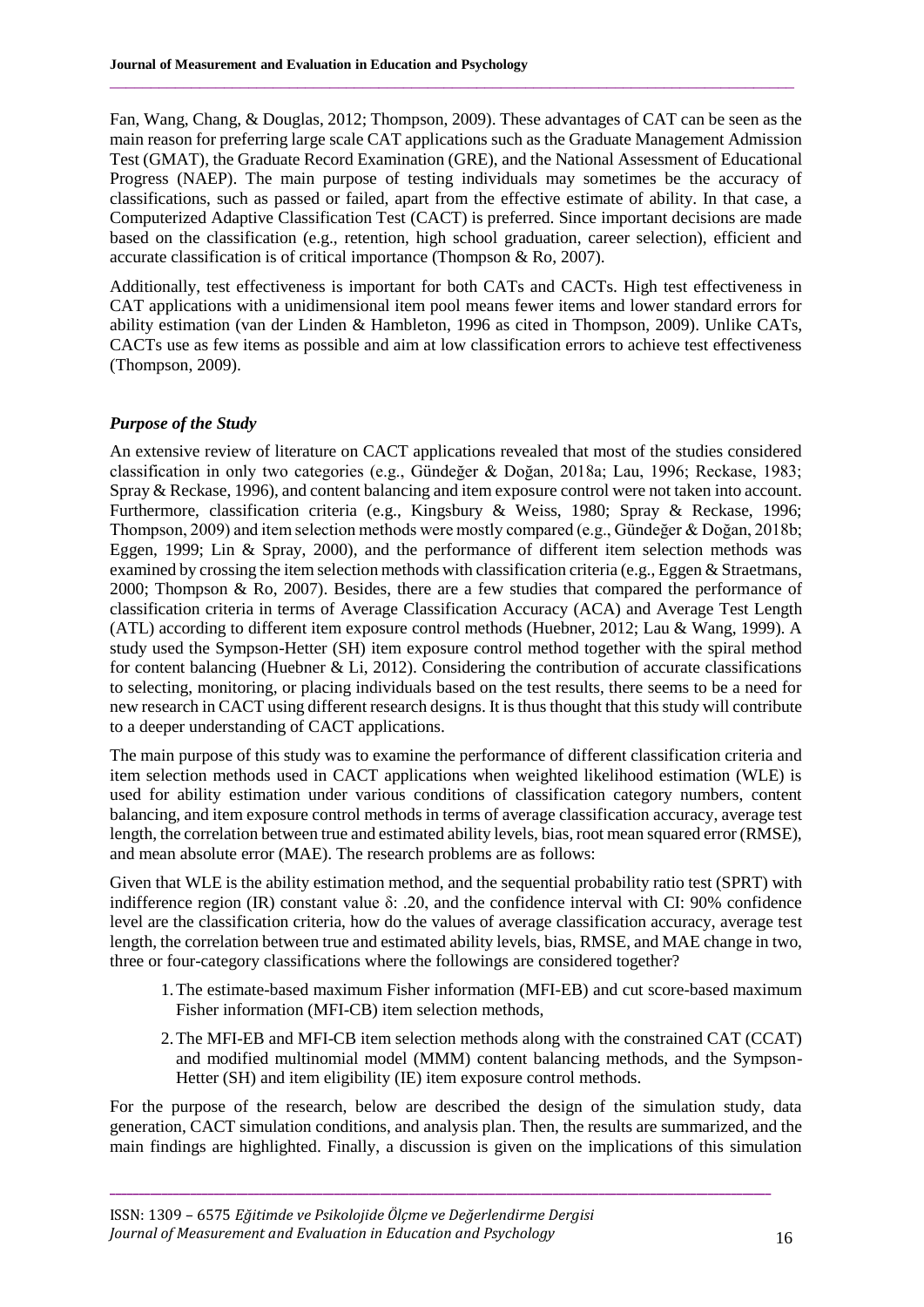study according to ACA, ATL, measurement precision, and its results, and suggestions for future research.

# **METHOD**

In this study, Monte Carlo (MC) simulations were performed, and CACT application results were compared using simulated datasets. If other research methods answer the questions What happened, and how, and why? simulation studies help answer the question What if ...? In simulation studies, it is possible to examine more complex systems as possible different conditions into the future can be created (Dooley, 2002). The datasets used were generated in the R program (R Core Team, 2013) based on the conditions examined in the study. The dependent variables of the study were ACA, ATL, correlation between real ability values and estimated ability values (*r*), bias, RMSE, and MAE. The independent variables were classification criteria (SPRT and CI), item selection methods (MFI-EB and MFI-CB), content balancing methods (CCAT and MMM), item exposure control methods (SH and IE), and the number of classification categories (two, three, and four). Therefore, the study had 48 simulation conditions  $= 2$  classification criteria x 2 item selection methods x 2 content balancing methods x 2 item exposure control methods x 3 classification category numbers.

# *Data Generation*

The data used in this study were generated by simulation in accordance with certain properties.

# *Generation of item and ability parameters for Monte Carlo (MC) simulation*

This study was conducted as an MC simulation study by taking Thompson's (2011) study into consideration. The item pool was composed of 500 items under Item Response Theory (IRT) threeparameter logistic model (3PLM) for each of 30 replications. Since both estimate-based and cut scorebased item selection methods (MFI-EB and MFI-CB) were used and two-, three- or four-category classifications were made, the item pool was composed of items that provide a high amount of information at and around the cut-point  $\theta = 0$  and cover the ability level range (-3, 3). For the items in the pool, the a parameter was generated from a uniform distribution *U*[0.5, 2.0] to represent medium and high levels of discrimination considering the study of Kingsbury and Weiss (1980), the *b* parameter was generated from a normal distribution *N*(-0.5, 1.5) to be close to the actual values in applications as pointed out in Thompson (2009) and Warm (1989), and the *c* parameter was generated from a normal distribution *N*(0.20, 0.05) again to be close to an actual application in keeping with Thompson (2009). In addition, ability parameters of 5000 examinees were generated from a normal distribution  $N(0, 1)$  within a range of  $(-3, +3)$  for each of 30 replications.

# *CACT Simulation Conditions*

CACT simulation conditions, used in this study, were explained in detail under subheadings.

## *Starting point*

Available prior information about examinees can be used as the starting point in CACT (Weiss  $\&$ Kingsbury, 1984; Yang, Poggio, & Glasnapp, 2006). Although not used very often, the population mean can also be defined as the starting point (Thompson, 2007b). In this research, the starting point for all conditions was determined as  $\theta = 0$ .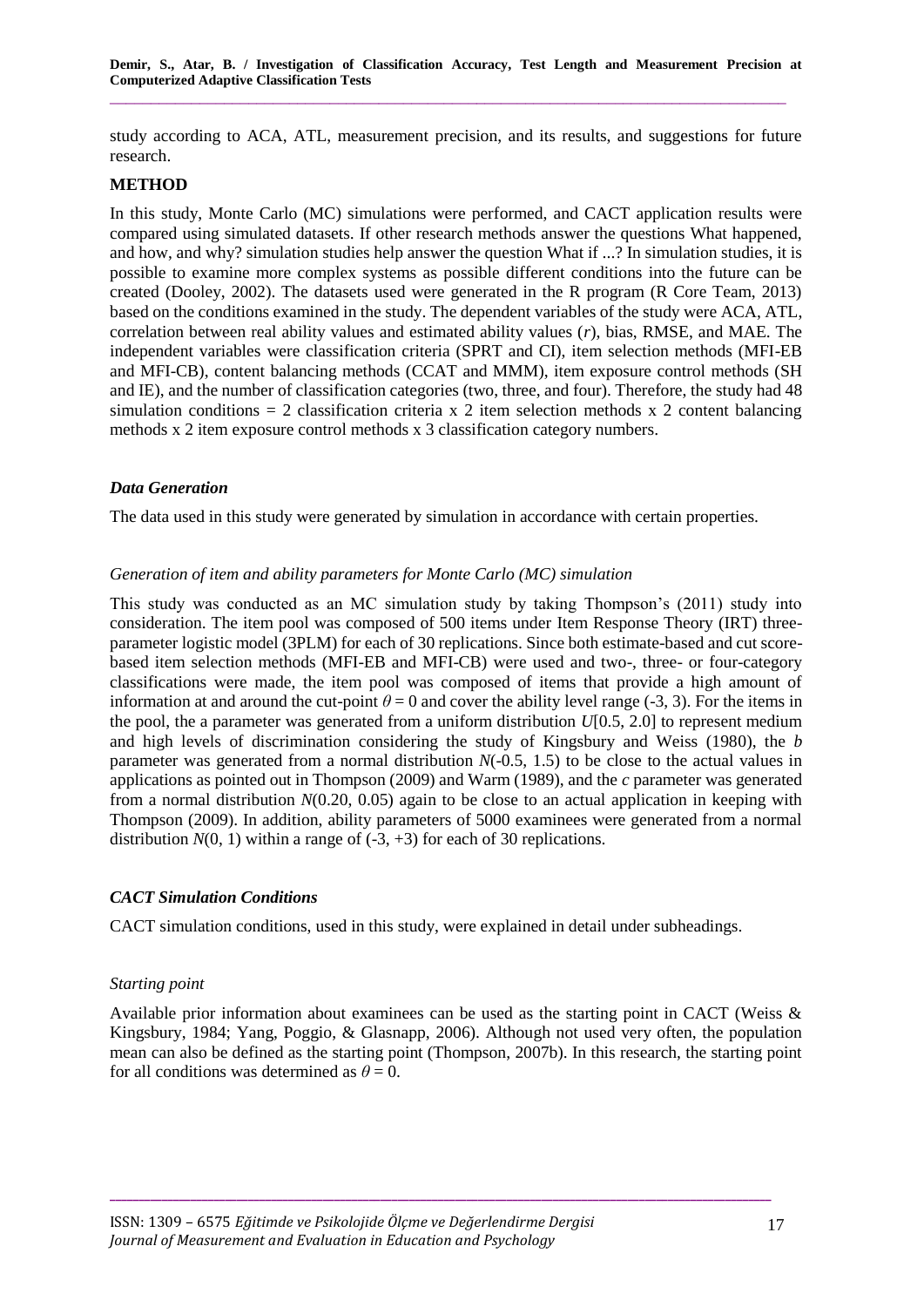#### *Item selection*

Intelligent item selection methods where the computer program evaluates the unused items in the pool and decides which would be the best item to use next are generally classified into two groups: estimatebased and cut score-based (Thompson, 2007b). When IRT is used as the psychometric model, the cut score-based methods such as MFI, maximum Kullback-Leibler information (KLI), and log-odds ratio methods can be preferred (Lin & Spray, 2000). Traditionally, an item selection method that maximizes Fisher information at the cut-point is used with SPRT. SPRT is expected to yield better results, especially as the indifference region increases (Eggen, 1999). MFI-EB and MFI-CB methods were used for item selection in this study.

 $\_$  , and the state of the state of the state of the state of the state of the state of the state of the state of the state of the state of the state of the state of the state of the state of the state of the state of the

## *Ability estimation*

Based on the literature, there are several ability estimation methods for binary scoring (1-0) and unidimensional item response theory modeling. The most common and widely used ability estimation methods include Maximum Likelihood Estimation (MLE), Marginal Maximum Likelihood Estimation (MMLE), Weighted Likelihood Estimation (WLE), and the Bayesian estimation methods such as Owen's Bayesian sequential method, Maximum A Posteriori (MAP), and expected a posteriori (EAP). Warm (1989) noted that all these methods can produce some biased estimates. Bias affects the accuracy of classification decisions systematically (Wang & Wang, 2001). Additionally, Warm (1989) concluded that, especially in fixed-length tests, estimations made by WLE had less bias compared to estimations made by MLE and MAP. He discussed that when WLE is used for various lengths of adaptive tests, the test is similar to MAP but ends with fewer items than MLE, and he proposed the WLE method, which is a modified version of MLE, for ability estimation. This estimation method may reduce item exposure and test time, thereby enhancing the usefulness of the test. Thus, it can be considered as an advantage to use WLE for CACT and CAT applications. WLE is a method that reduces bias and works on the basis of item parameters and a weighting function specific to ability levels (Warm, 1989). WLE is most often preferred in CACT applications (Eggen & Straetmans, 2000; Nydick, Nozawa, & Zhu, 2012; Wouda & Eggen, 2009; Yang et al., 2006). Considering its advantages and its position in the literature about classification, WLE was used as an ability estimation method in this study. The WLE ability estimation method is a condition that was kept constant in simulations.

## *Classification criteria*

There are three basic classification criteria based on IRT in CACT applications: SPRT, CI, and Bayesian decision theory. All three classification criteria require fewer items than traditional fixedform tests and provide a similar level of classification accuracy (Kingsbury & Weiss, 1983). Previous research has shown that CI is more effective in estimate-based item selections, while SPRT is more effective in cutscore-based item selections (Eggen & Straetmans, 2000; Spray & Reckase, 1996; Thompson, 2009). It has also been shown that SPRT is more effective than CI, especially in terms of classification accuracy (Eggen, & Straetmans, 2000). Furthermore, as Thompson (2009) pointed out, the most used classification criterion in CACT studies is SPRT. Against this background, the classification criteria were determined as SPRT  $(\delta$ : .20) and CI (90%) in this study.

## *Content balancing*

In the content-balanced ICT applications, examinees are measured by a test that represents each of the content areas as appropriately as possible and has higher validity. The most commonly used content balancing methods in CACT studies are the spiralling method (Kingsbury & Zara, 1989) (e.g., Finkelman, 2008; Huebner, 2012) and the constrained CAT (CCAT) method (e.g., Eggen & Straetmans, 2000; Huebner & Li, 2012). Lin (2011) used a modified multinomial model (MMM) for content balancing. However, no research has been found that compares CCAT and MMM in the literature. Therefore, in this study, unlike the previous studies, two different content balancing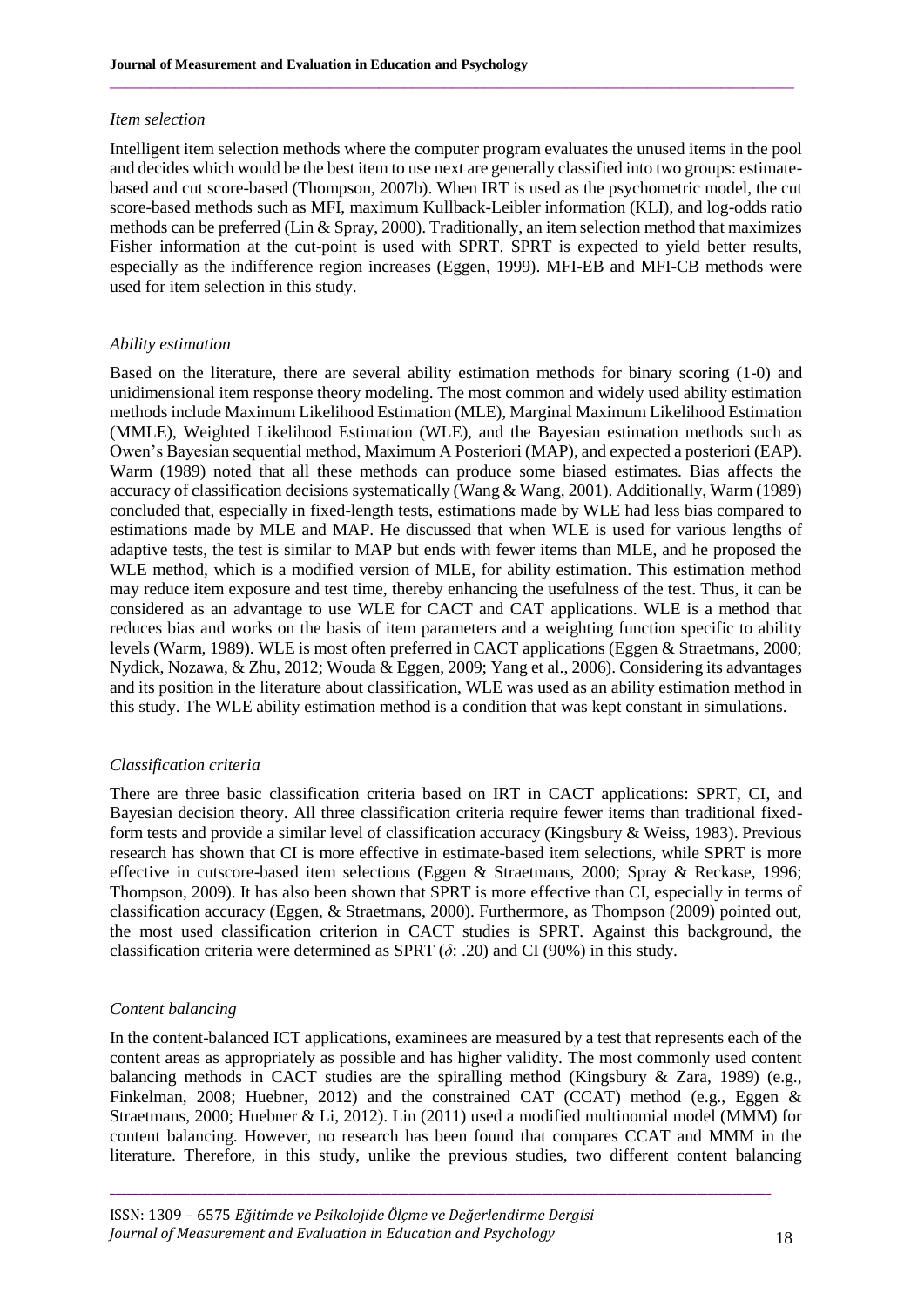methods, namely CCAT and MMM, were used. The minimum number of items to be used before terminating the test was set at 10, and the maximum number of items was set at 70 to ensure content balancing conditions. In cases where CCAT and MMM were included in the study conditions, the item pool generated with 500 items in the R program was divided into four content areas using random item assignment. Then, items were selected using the functions and loops written by the researcher in line with these content areas. The target proportions of four content areas were set at 40%, 30%, 20%, and 10%, respectively.

# *Item exposure*

In CAT applications in which the item exposure control is not used, the selection of the items only based on maximum information could result in overexposure of items. On the other hand, both test security and more balanced use of item pool are considered while maintaining measurement precision when item exposure control techniques are implemented (Leroux et al., 2019). A search of the literature showed that the most used item exposure control methods in CACT applications are the random item selection method based on randomness strategies and the SH method (Sympson & Hetter, 1985) based on conditional selection strategies. Because randomness strategies are believed to be not effective under realistic test conditions, this research focused on the SH method and the IE method (van der Linden & Veldkamp, 2004), which is based on the same approach as the SH method. The maximum desired item exposure rate for the SH and IE methods used in the item exposure control was taken as  $r_{\text{max}} = .20$  (Leung, Chang, & Hau, 2002), which is a frequently used value in line with the studies of Huebner (2012) and Huebner and Li (2012).

# *Number of classification categories*

Much of the research in CACT so far has used only two categories, such as failed-passed and a single cut-point. A two-category classification such as failed-passed was used in Huebner (2012), Lin and Spray (2000), Reckase (1983), Sie, Finkelman, Riley, and Smits (2015), Thompson (2009), van Groen, Eggen, and Veldkamp (2016). Both two- and three-category classifications were used in Eggen (1999) and Thompson (2007a). A three-category classification was used in Nydick et al. (2012). Both threeand five-category classifications were used in Yang et al. (2006). This research used two-, three- and four-category classifications to compare the changes. The ability parameters generated in R for the examinees were utilized to determine the cutting points for the classifications. The generated ability parameters were ranked from the low ability level to the high ability level. Through the method used in Eggen and Straetmans (2000), a cut-point was determined for the two-category classification, two cut-points were determined for the three-category classification, and three cut-points were determined for the four-category classification. In the two-category classification, the first half of the skill levels ranked from low to high were coded as Level 1 and the second half as Level 2. Then, the cut-point  $(CP = 0.00)$  was determined by taking 70% of the highest ability level in Level 1. Similarly, in the three-category classification, the ranked ability levels were encoded as Level 1, Level 2, and Level 3, and the cut-points were defined as  $CP1 = -0.29$  and  $CP2 = 0.31$ . In the four-category classification, the ability levels were encoded as Level 1, Level 2, Level 3, and Level 4 and the cut-points were defined as CP1 =  $-0.47$ , CP2 =  $-0.01$ , and CP3 = 0.48.

# *Data Analysis*

Thirty replications were conducted for each of the 48 simulation conditions generated within the scope of the research, and the values of the dependent variables were obtained by calculating the average of the replications. The value of the correlation between true and estimated ability levels was calculated using the Pearson correlation coefficient (PCC), while the bias, RMSE, and MAE values were calculated following formulas written in the R program.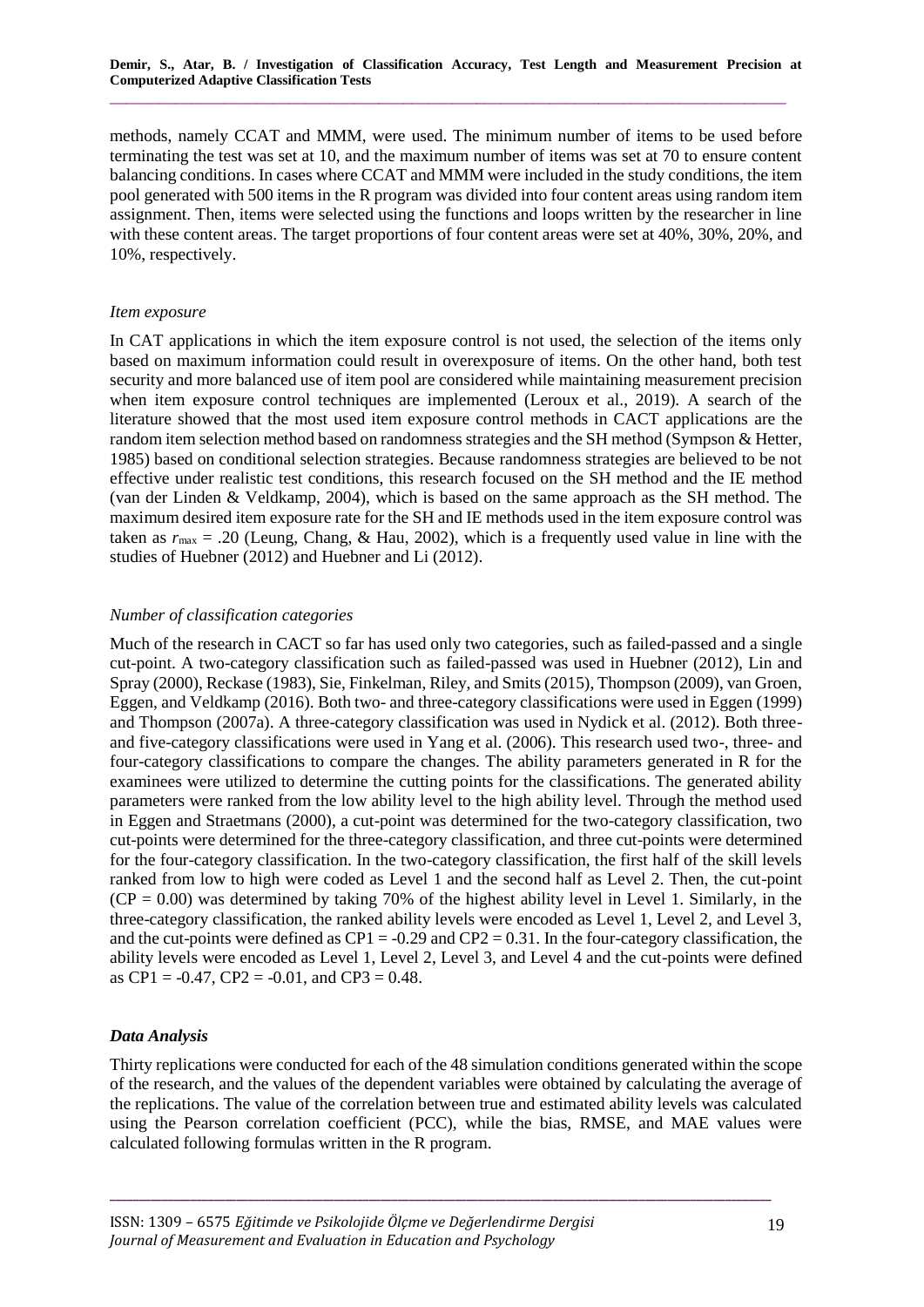Bias is calculated using the formula below where the sum of the difference between the last estimated ability level  $(\hat{\theta}_l)$  and the true ability level  $(\theta_i)$  is divided by the number of examinees (*n*) (Miller, & Miller, 2004):

 $\_$  , and the state of the state of the state of the state of the state of the state of the state of the state of the state of the state of the state of the state of the state of the state of the state of the state of the

$$
Bias = \frac{\sum_{i=1}^{n} (\widehat{\theta}_i - \theta_i)}{n}
$$

RMSE is equal to the square root of the sum of squared of differences between the  $\hat{\theta}_l$  and  $\theta_i$  divided by *n*:

$$
RMSE = \sqrt{\frac{\sum_{i=1}^{n} (\widehat{\theta}_{i} - \theta_{i})^{2}}{n}}
$$

MAE is calculated by dividing the sum of the absolute value of the difference between  $\widehat{\theta}_l$  and  $\theta_i$  by *n*:

$$
OMH = \frac{\sum_{i=1}^{n} |\widehat{\theta_i} - \theta_i|}{n}
$$

Additionally, functions and loops were written in the R program in addition to the item selection method for content balancing and item exposure control.

#### **RESULTS**

The results obtained for each subproblem of the study are presented under subheadings.

#### *Results on the First Subproblem*

Table 1 shows the values calculated by averaging 30 replications performed for each simulation condition related to the first research subproblem.

Table 1. Comparison of the Classification Criteria (CC) and Item Selection Methods (ISM) According to the Average Test Length (ATL), Average Classification Accuracy (ACA), and Measurement Precision With Correlation (r), Bias, Root Mean Squared Error (RMSE), and Mean Absolute Error (MAE) Values When the number of Classification Categories (NCC) Based on Two, Three, or Four

| CC               | ISM    | NCC   | ATL   | <b>ACA</b> | r   | <b>Bias</b> | <b>RMSE</b> | MAE  |
|------------------|--------|-------|-------|------------|-----|-------------|-------------|------|
|                  |        | Two   | 24.72 | .94        | .94 | $-0.011$    | 0.35        | 0.27 |
|                  | MFB-EB | Three | 34.08 | .88        | .96 | $-0.012$    | 0.32        | 0.24 |
| <b>SPRT</b>      |        | Four  | 41.34 | .82        | .96 | $-0.014$    | 0.29        | 0.22 |
| $(\delta = .20)$ |        | Two   | 22.95 | .94        | .90 | 0.019       | 0.44        | 0.32 |
|                  | MFB-CB | Three | 33.93 | .89        | .92 | 0.015       | 0.38        | 0.28 |
|                  |        | Four  | 42.88 | .82        | .93 | 0.012       | 0.35        | 0.26 |
|                  |        | Two   | 11.33 | .89        | .90 | 0.016       | 0.46        | 0.35 |
|                  | MFB-EB | Three | 12.52 | .79        | .91 | 0.015       | 0.45        | 0.35 |
| <b>CI</b>        |        | Four  | 13.81 | .71        | .91 | 0.016       | 0.44        | 0.34 |
| $(90\%)$         |        | Two   | 11.55 | .90        | .87 | 0.019       | 0.49        | 0.38 |
|                  | MFB-CB | Three | 12.62 | .80        | .87 | 0.017       | 0.48        | 0.37 |
|                  |        | Four  | 13.82 | .71        | .88 | 0.020       | 0.47        | 0.36 |

*Note*. SPRT= sequential probability ratio test, CI= confidence interval, MFI-EB= maximum fisher information method on the basis of estimated-ability, MFI-CB= maximum fisher information method on the basis of cut-point.

As seen in Table 1, in the two-, three- and four-category classifications, the ACA values were quite high and ranged from .82 to .94, and the ATL values ranged from 22.95 to 42.88 when SPRT was used for classification. On the other hand, when CI was used for classification, the ACA values were relatively lower and ranged from .71 to .90, and the ATL values ranged from 11.33 to 13.82.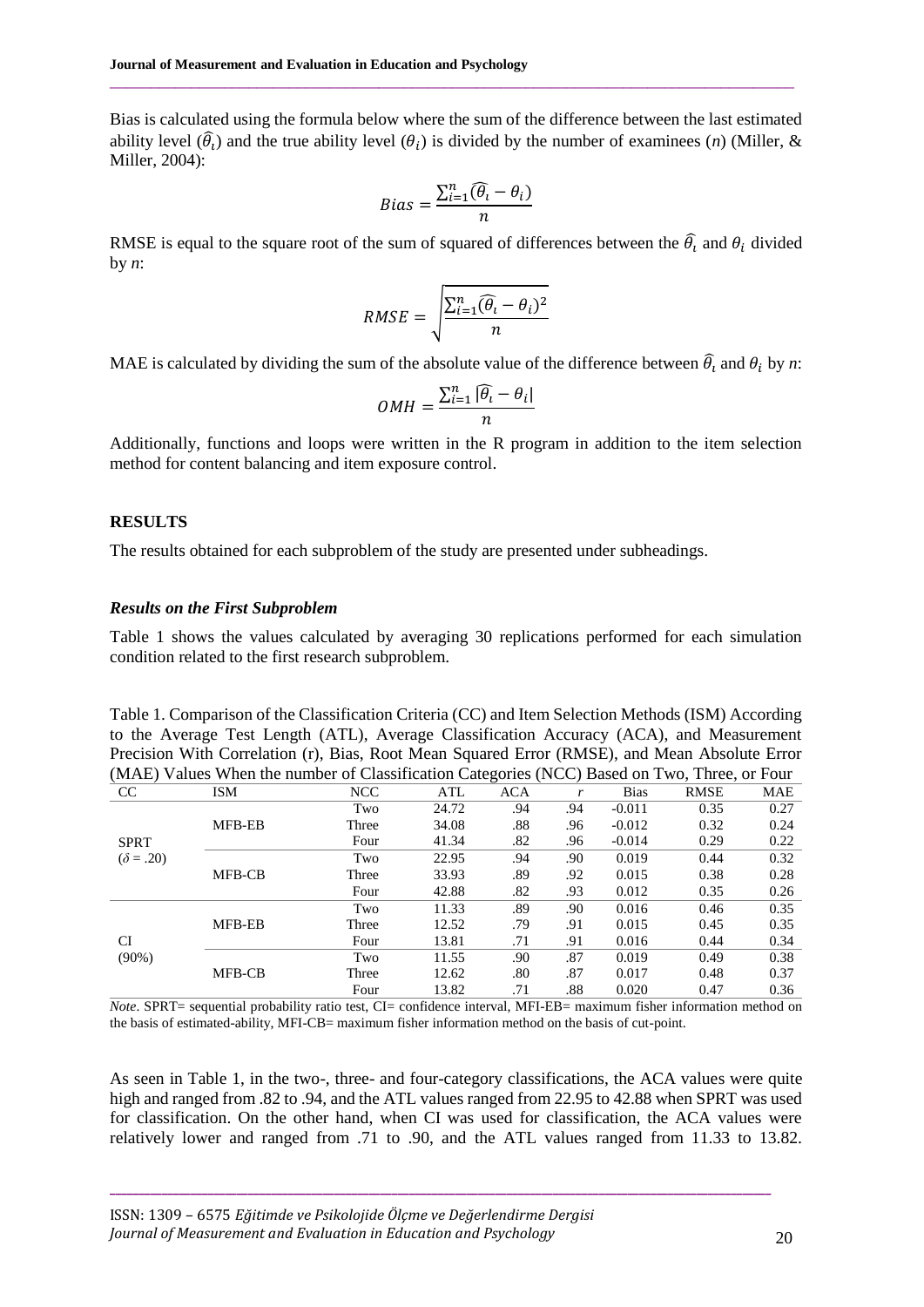Accordingly, SPRT yielded better results in terms of ACA, and CI yielded better results in terms of ATL.

When the item selection methods MFI-EB and MFI-CB were used with the same classification criteria, similar results were obtained in terms of test effectiveness. In addition, an increase in the number of classification categories caused the test effectiveness to decrease for both classification criteria. In other words, it increased the ATL but reduced the ACA.

The values of the correlation (*r*) between the examinees' estimated and true ability levels ranged from .90 to .96 for SPRT and .87 to .91 for CI. With respect to the conditions in which the classification criteria were crossed by the item selection methods, higher correlations were calculated for both classification criteria in the conditions in which MFI-EB was used compared to the conditions in which MFI-CB was used. Additionally, similar correlation values were obtained in response to the increase in the number of classification categories. The bias calculated for the condition where SPRT and MFI-EB were used together (ranging from -0.014 to -0.011) was lower compared to that calculated for the condition where SPRT and MFI-CB were used together (ranging from 0.012 to 0.019). Similarly, the bias calculated for the condition where CI and MFI-EB were used together (ranging from 0.015 to 0.016) was lower compared to that calculated for the condition where CI and MFI-CB were used together (ranging from 0.017 to 0.020). The case is similar for the RMSE value, which takes into account the standard error of the estimation along with the bias, and for the MAE value. Accordingly, it can be said that lower bias, RMSE, and MAE values were found when the SPRT classification criterion or the MFI-EB item selection method was used. Furthermore, the increase in the number of categories did not exert a great effect on the bias but relatively decreased the RMSE and MAE values.

# *Results on the Second Subproblem*

Table 2 demonstrates the values calculated by averaging 30 replications performed for each condition related to the second research subproblem, which incorporated CCAT and MMM for content balancing and SH and IE for item exposure control.

As seen in Table 2, in all conditions where the MMM content balancing method was used, the used content rates achieved the desired content rates (40%, 30%, 20%, and 10%, respectively). In the conditions where the CCAT content balancing method was used, the used content rates were above or below the desired content rates. For example, as seen in Table 2, in the condition where SPRT was used with MFI-CB, item exposure was controlled using IE, and a four-category classification was made, the CCAT content rates were found to be approximately 32%, 28%, 23%, and 16%, respectively. In addition, in the conditions where the IE item exposure control method was used, the proportion of items overexposed (OEX) was lower and the mean exposure rate of overexposed items (MOEX) achieved the desired  $r_{\text{max}} = .20$ . On the other hand, in the conditions where SH was used, OEX was higher, and MOEX was considerably higher than the desired  $r_{\text{max}}$  = .20. For example, as seen in Table 2, when SPRT and MFI-EB were used together, content balancing was done using CCAT, and a four-category classification was made, the OEX value calculated for item exposure controlled using SH was approximately .25, and the MOEX value was .29. In other words, approximately 25% of the items were above the maximum item exposure rate  $(r_{\text{max}} = .20)$ , and the mean item exposure was calculated to be approximately .29.

As seen in Table 2, another comparison using the same classification criteria and item selection method showed that although the CCAT content balancing method performed better with a slight difference in terms of test effectiveness, it generally produced similar results to MMM. In addition, the SH item exposure control method performed better compared to IE in terms of test effectiveness. The best result in terms of ATL (ATL = 11.13 and ACA = .88) was recorded in the condition where CI, MFI-EB, CCAT, and SH were used together, and a two-category classification was made, while the worst result  $(ATL = 51.93$  and  $ACA = .75)$  was recorded in the condition where SPRT, MFI-CB, MMM, and IE were used together, and a four-category classification was made. To put it differently, it can be said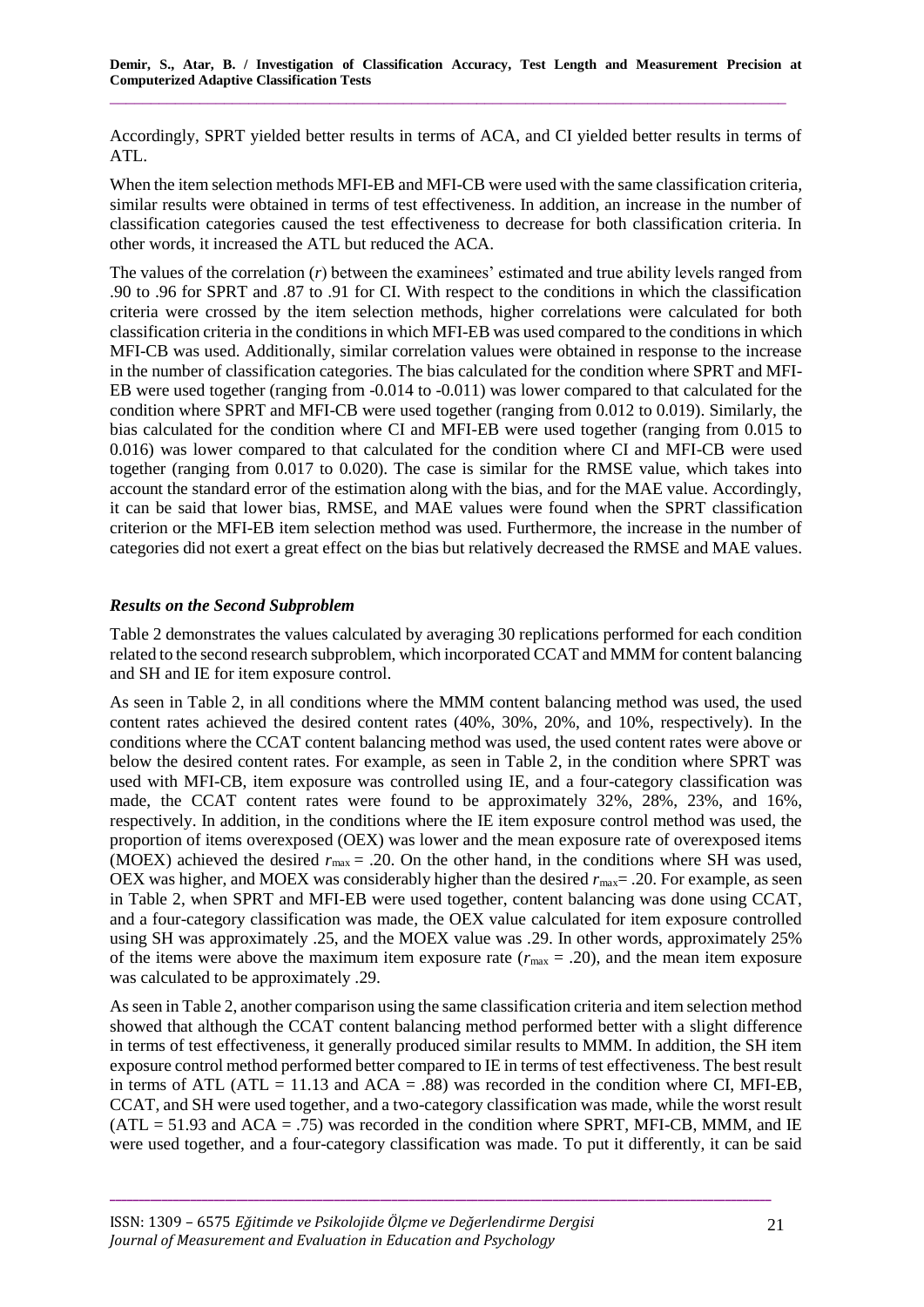|             |        |             | (ACA), and Measurement Precision With Correlation (R), Bias, Root Mean Squared Error (RMSE), and Mean Absolute Error (MAE) Values Under Content Balancing<br>Methods (CBM) With Applied Content Rates and Item Exposure Control Methods (IECM) With Proportion of Items Overexposed (OEX), and Mean Exposure Rate of<br>Overexposed Items (MOEX) When the Number of<br>Table 2. Comparison of The Classification Criteria |                           |       |       |                              | (CC) and Item Selection Methods (ISM) According to the Average Test Length (ATL), Average Classification Accuracy<br>Classification Categories (NCC) Based on Two, Three, |                 | or Four        |       |                     |                           |          |             |             |
|-------------|--------|-------------|---------------------------------------------------------------------------------------------------------------------------------------------------------------------------------------------------------------------------------------------------------------------------------------------------------------------------------------------------------------------------------------------------------------------------|---------------------------|-------|-------|------------------------------|---------------------------------------------------------------------------------------------------------------------------------------------------------------------------|-----------------|----------------|-------|---------------------|---------------------------|----------|-------------|-------------|
| <b>SC</b>   | ISM    | CBM         | IECM                                                                                                                                                                                                                                                                                                                                                                                                                      | <b>NCC</b>                |       |       | <b>Applied Content Rates</b> |                                                                                                                                                                           | OEX             | <b>MOEX</b>    | ZЕ    | ACA                 | $\overline{\phantom{a}}$  | Bias     | <b>RMSE</b> | MAE         |
| <b>SPRT</b> | MFB-EB | <b>CCAT</b> | ES                                                                                                                                                                                                                                                                                                                                                                                                                        | $\tilde{\mathbf{Q}}$<br>Ě | 36.27 | 29.61 | 21.78                        | 12.34                                                                                                                                                                     | ゴ               | 28             | 26.91 | $\ddot{5}$          | 54                        | $-0.014$ | 0.36        | 0.28        |
| $(6 - .20)$ |        |             | $r_{\text{max}} = .20$                                                                                                                                                                                                                                                                                                                                                                                                    | Three                     | 34.34 | 28.95 | 22.56                        | 14.15                                                                                                                                                                     | $\overline{c}$  | 29             | 37.50 | 87                  | 95                        | $-0.015$ | 0.32        | 0.24        |
|             |        |             |                                                                                                                                                                                                                                                                                                                                                                                                                           | Four                      | 33.32 | 28.65 | 22.94                        | 15.09                                                                                                                                                                     | 25              | 29             | 44.69 | $\overline{8}$      | $\overline{6}$            | $-0.017$ | 0.30        | 0.22        |
|             |        |             | $\mathbb{H}$                                                                                                                                                                                                                                                                                                                                                                                                              | $_{\rm Two}$              | 35.56 | 29.38 | 22.09                        | 12.97                                                                                                                                                                     | $\odot$         | $\Omega$       | 29.87 | 93                  | $\dot{5}$                 | $-0.017$ | 0.37        | 0.28        |
|             |        |             | $r_{\text{max}} = .20$                                                                                                                                                                                                                                                                                                                                                                                                    | Three                     | 33.71 | 28.77 | 22.79                        | 14.74                                                                                                                                                                     | $\ddot{5}$      | $\overline{c}$ | 41.71 | 86                  | 95                        | $-0.018$ | 0.33        | 0.25        |
|             |        |             |                                                                                                                                                                                                                                                                                                                                                                                                                           | $_{\rm Four}$             | 32.81 | 28.47 | 23.15                        | 15.57                                                                                                                                                                     | .18             | $\overline{c}$ | 48.50 | .78                 | $\overline{6}$            | $-0.018$ | 0.31        | 0.23        |
|             |        | MMM         | <b>HS</b>                                                                                                                                                                                                                                                                                                                                                                                                                 | $_{\rm Two}$              | 39.82 | 29.98 | 20.09                        | 10.10                                                                                                                                                                     | $\ddot{=}$      | 28             | 27.42 | $\ddot{5}$          | $\dot{5}$                 | $-0.015$ | 0.37        | 0.28        |
|             |        |             | $r_{\text{max}} = .20$                                                                                                                                                                                                                                                                                                                                                                                                    | Three                     | 39.91 | 29.98 | 20.04                        | 10.07                                                                                                                                                                     | $\ddot{5}$      | 29             | 37.86 | 87                  | 95                        | $-0.015$ | 0.33        | 0.25        |
|             |        |             |                                                                                                                                                                                                                                                                                                                                                                                                                           | Four                      | 39.92 | 29.99 | 20.05                        | 10.04                                                                                                                                                                     | 26              | 29             | 45.35 | 80                  | $\widetilde{6}$           | $-0.017$ | 0.30        | 0.23        |
|             |        |             | $\mathbb{H}$                                                                                                                                                                                                                                                                                                                                                                                                              | ŏ<br>Ě                    | 39.80 | 30.03 | 20.06                        | 10.11                                                                                                                                                                     | $\ddot{=}$      | $\overline{c}$ | 30.82 | 93                  | $\dot{5}$                 | $-0.015$ | 0.37        | 0.28        |
|             |        |             | $r_{\text{max}} = .20$                                                                                                                                                                                                                                                                                                                                                                                                    | Three                     | 39.84 | 30.01 | 20.08                        | 10.08                                                                                                                                                                     | $\ddot{15}$     | $\overline{c}$ | 42.27 | 85                  | 95                        | $-0.016$ | 0.33        | 0.25        |
|             |        |             |                                                                                                                                                                                                                                                                                                                                                                                                                           | Four                      | 39.86 | 30.01 | 20.07                        | 10.07                                                                                                                                                                     | $\overline{17}$ | $\overline{c}$ | 49.01 | 77                  | $\widetilde{\mathcal{S}}$ | $-0.018$ | 0.32        | 0.24        |
|             | MFB-CB | CCAT        | <b>HS</b>                                                                                                                                                                                                                                                                                                                                                                                                                 | $\mathsf{Q}$<br>Ě         | 37.00 | 29.71 | 21.46                        | 11.83                                                                                                                                                                     | $\ddot{13}$     | 33             | 25.70 | 5.                  | $\mathcal{S}$             | 0.009    | 0.44        | 0.33        |
|             |        |             | $r_{\text{max}} = .20$                                                                                                                                                                                                                                                                                                                                                                                                    | Three                     | 34.41 | 28.98 | 22.49                        | 14.12                                                                                                                                                                     | $\overline{c}$  | $\ddot{3}$     | 38.35 | 87                  | $\tilde{\mathcal{S}}$     | 0.009    | 0.39        | 0.28        |
|             |        |             |                                                                                                                                                                                                                                                                                                                                                                                                                           | Four                      | 32.96 | 28.56 | 23.07                        | 15.41                                                                                                                                                                     | 25              | 36             | 47.02 | $\overline{7}9$     | 93                        | 0.006    | 0.36        | 0.26        |
|             |        |             | $\mathbb{H}$                                                                                                                                                                                                                                                                                                                                                                                                              | $\operatorname{Two}$      | 35.83 | 29.40 | 21.96                        | 12.81                                                                                                                                                                     | Ξ               | $\mathcal{S}$  | 30.55 | 93                  | $\mathcal{S}$             | 0.002    | 0.44        | 0.33        |
|             |        |             | $r_{\rm max} = .20$                                                                                                                                                                                                                                                                                                                                                                                                       | Three                     | 33.46 | 28.74 | 22.90                        | 14.91                                                                                                                                                                     | $\ddot{ }$      | $\overline{c}$ | 43.94 | $\ddot{\mathbf{8}}$ | 92                        | 0.003    | 0.40        | 0.30        |
|             |        |             |                                                                                                                                                                                                                                                                                                                                                                                                                           | Four                      | 32.40 | 28.39 | 23.30                        | 15.92                                                                                                                                                                     | 23              | $\overline{c}$ | 51.14 | .75                 | 93                        | 0.000    | 0.38        | 0.28        |
|             |        | MMM         | ES                                                                                                                                                                                                                                                                                                                                                                                                                        | $_{\rm Two}$              | 39.81 | 29.96 | 20.12                        | 10.11                                                                                                                                                                     | $\ddot{13}$     | 33             | 26.18 | $\dot{5}$           | S.                        | 0.009    | 0.43        | 0.33        |
|             |        |             | 20<br>$r_{\text{max}} =$ .                                                                                                                                                                                                                                                                                                                                                                                                | Three                     | 39.88 | 30.00 | 20.08                        | 10.04                                                                                                                                                                     | $\ddot{5}$      | $\ddot{3}$     | 38.61 | 87                  | $\tilde{\mathcal{S}}$     | 0.008    | 0.39        | 0.29        |
|             |        |             |                                                                                                                                                                                                                                                                                                                                                                                                                           | Four                      | 39.92 | 30.01 | 20.03                        | 10.05                                                                                                                                                                     | 25              | $\mathfrak{L}$ | 47.36 | 50                  | 93                        | 0.006    | 0.36        | 0.26        |
|             |        |             | $\mathbb{H}$                                                                                                                                                                                                                                                                                                                                                                                                              | $\operatorname{Two}$      | 39.75 | 29.95 | 20.16                        | 10.13                                                                                                                                                                     | $\ddot{5}$      | $\mathcal{S}$  | 31.01 | 93                  | S.                        | 0.005    | 6.4         | 0.33        |
|             |        |             | $r_{\rm max} = .20$                                                                                                                                                                                                                                                                                                                                                                                                       | Three                     | 39.83 | 30.00 | 20.07                        | 10.10                                                                                                                                                                     | $\ddot{.}$      | $\overline{c}$ | 44.85 | $\ddot{\mathbf{8}}$ | $\tilde{\mathcal{S}}$     | 0.003    | 0.40        | 0.30        |
|             |        |             |                                                                                                                                                                                                                                                                                                                                                                                                                           | Four                      | 39.84 | 30.01 | 20.05                        | 10.09                                                                                                                                                                     | 23              | $\overline{c}$ | 51.93 | .75                 | 93                        | 0.006    | 0.39        | 0.29        |
|             |        |             |                                                                                                                                                                                                                                                                                                                                                                                                                           |                           |       |       |                              |                                                                                                                                                                           |                 |                |       |                     |                           |          |             | (continued) |

that among the best and worst results, ATL was nearly five times higher, while ACA declined considerably.

 $\_$  , and the state of the state of the state of the state of the state of the state of the state of the state of the state of the state of the state of the state of the state of the state of the state of the state of the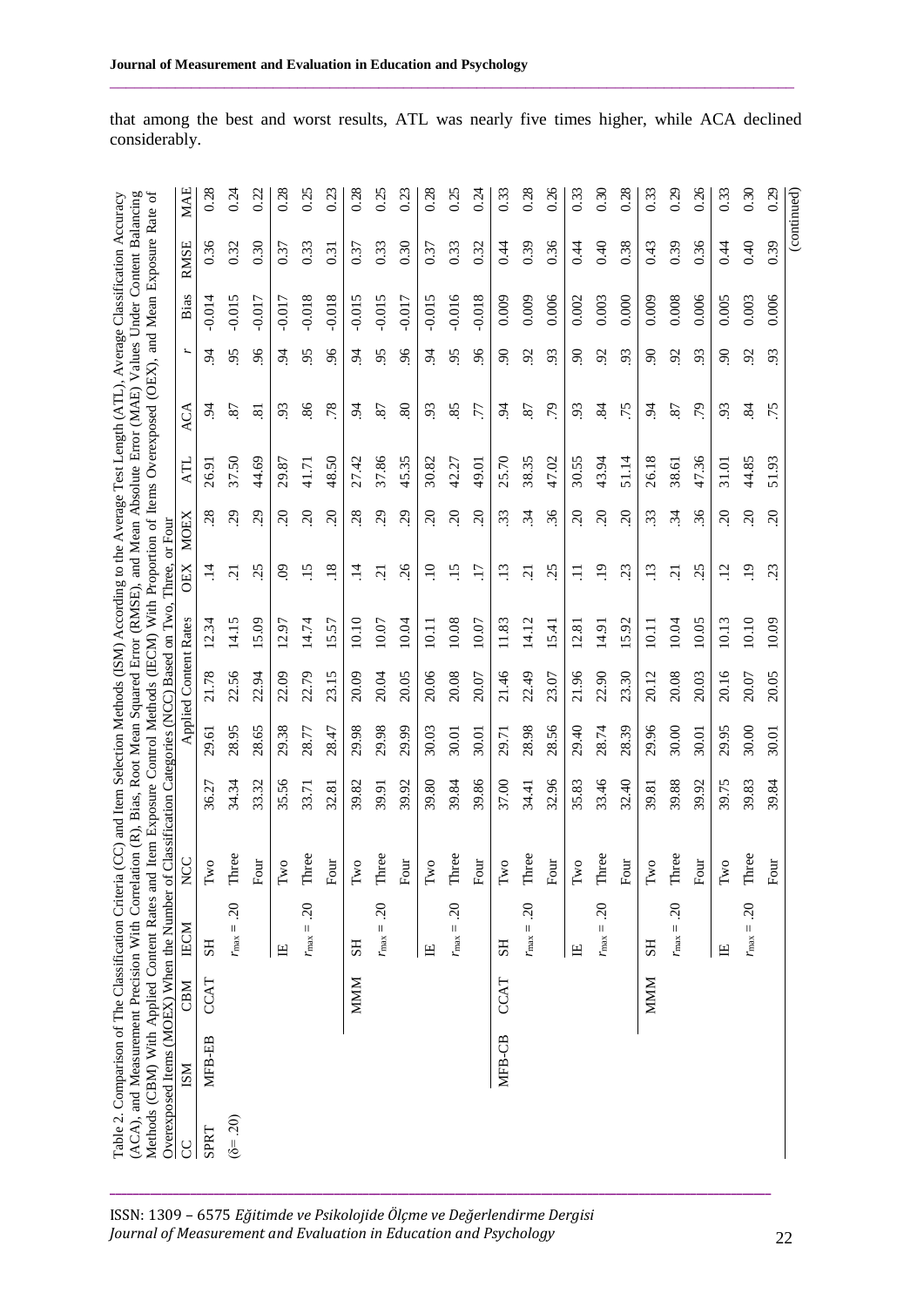|                | Table 2 (continue) |             |                                                                                                                                                  |                                                                                                                                                                           |                                                                                                                  |       |                              |       |                |                |       |                 |               |       |             |      |
|----------------|--------------------|-------------|--------------------------------------------------------------------------------------------------------------------------------------------------|---------------------------------------------------------------------------------------------------------------------------------------------------------------------------|------------------------------------------------------------------------------------------------------------------|-------|------------------------------|-------|----------------|----------------|-------|-----------------|---------------|-------|-------------|------|
| g              | <b>NSI</b>         | CBM         | <b>IECM</b>                                                                                                                                      | NCC                                                                                                                                                                       |                                                                                                                  |       | <b>Applied Content Rates</b> |       | OEX            | <b>MOEX</b>    | ATL   | ACA             | r             | Bias  | <b>RMSE</b> | MAE  |
| $\overline{C}$ | MFB-EB             | CCAT        | <b>SH</b>                                                                                                                                        | $_{\rm Iwo}$                                                                                                                                                              | 42.13                                                                                                            | 30.95 | 19.09                        | 7.83  | Ś              | 27             | 11.13 | 88              | 89            | 0.011 | 0.48        | 0.37 |
| 90%            |                    |             | $r_{\text{max}} = .20$                                                                                                                           | Three                                                                                                                                                                     | 41.60                                                                                                            | 30.85 | 19.33                        | 8.22  | $\overline{0}$ | 27             | 12.24 | .78             | $\mathcal{S}$ | 0.014 | 0.48        | 0.37 |
|                |                    |             |                                                                                                                                                  | Four                                                                                                                                                                      | 41.01                                                                                                            | 30.69 | 19.64                        | 8.66  | $\overline{0}$ | 27             | 13.37 | $\overline{C}$  | $\mathcal{S}$ | 0.013 | 0.47        | 0.36 |
|                |                    |             | $\mathbb{H}$                                                                                                                                     | $\mathbf{Iw}$                                                                                                                                                             | 42.04                                                                                                            | 30.90 | 19.17                        | 7.90  | $\overline{0}$ | $\overline{c}$ | 11.19 | $88\,$          | 89            | 0.016 | 64.0        | 0.38 |
|                |                    |             | $\overline{c}$ .<br>$r_{\text{max}} =$ .                                                                                                         | Three                                                                                                                                                                     | 41.56                                                                                                            | 30.80 | 19.40                        | 8.24  | $\overline{0}$ | $\overline{c}$ | 12.25 | .78             | 89            | 0.013 | 64.0        | 0.37 |
|                |                    |             |                                                                                                                                                  | Four                                                                                                                                                                      | 41.03                                                                                                            | 30.70 | 19.64                        | 8.63  | $\overline{0}$ | $\Omega$       | 13.39 | 69              | $\mathcal{S}$ | 0.014 | 0.48        | 0.37 |
|                |                    | <b>MMM</b>  | HS                                                                                                                                               | $\mathbf{Iw}\mathbf{o}$                                                                                                                                                   | 39.97                                                                                                            | 30.04 | 19.96                        | 10.04 | Ś              | 27             | 11.18 | 88              | 89            | 0.015 | 0.48        | 0.37 |
|                |                    |             | $\overline{c}$ .<br>$r_{\text{max}} =$ .                                                                                                         | Three                                                                                                                                                                     | 39.95                                                                                                            | 30.01 | 20.01                        | 10.02 | 65             | 27             | 12.28 | .78             | $\mathcal{S}$ | 0.011 | 0.47        | 0.36 |
|                |                    |             |                                                                                                                                                  | Four                                                                                                                                                                      | 40.07                                                                                                            | 29.93 | 20.00                        | 9.99  | 05             | 27             | 13.45 | $\overline{70}$ | $\mathcal{S}$ | 0.012 | 0.47        | 0.36 |
|                |                    |             | $\mathbf{H}$                                                                                                                                     | $\mathbf{Iw}\mathbf{o}$                                                                                                                                                   | 40.06                                                                                                            | 29.94 | 20.01                        | 9.99  | $\overline{0}$ | $\overline{c}$ | 11.21 | 88              | 89            | 0.012 | 64.0        | 0.38 |
|                |                    |             | $\overline{c}$<br>$r_{\text{max}} =$ .                                                                                                           | Three                                                                                                                                                                     | 40.05                                                                                                            | 30.01 | 19.95                        | 9.98  | $\overline{0}$ | $\overline{c}$ | 12.31 | .78             | $\mathcal{S}$ | 0.012 | 0.48        | 0.37 |
|                |                    |             |                                                                                                                                                  | Four                                                                                                                                                                      | 40.01                                                                                                            | 30.00 | 19.99                        | 9.99  | $\overline{0}$ | $\overline{c}$ | 13.51 | 69              | $\mathcal{S}$ | 0.013 | 0.48        | 0.37 |
|                | MFB-CB             | <b>CCAT</b> | <b>HS</b>                                                                                                                                        | $\mathbf{Iw} \mathbf{o}$                                                                                                                                                  | 41.96                                                                                                            | 30.93 | 19.19                        | 7.92  | $\overline{5}$ | 36             | 11.36 | 89              | 86            | 0.012 | 0.50        | 0.39 |
|                |                    |             | 20<br>$r_{\text{max}} =$ .                                                                                                                       | Three                                                                                                                                                                     | 41.49                                                                                                            | 30.77 | 19.40                        | 8.34  | $\infty$       | 36             | 12.46 | 79              | 87            | 0.01  | 64.0        | 0.39 |
|                |                    |             |                                                                                                                                                  | Four                                                                                                                                                                      | 40.88                                                                                                            | 30.64 | 19.68                        | 8.80  | $\infty$       | 36             | 13.69 | 70              | 87            | 0.01  | 0.48        | 0.38 |
|                |                    |             | $\mathbb{H}$                                                                                                                                     | $_{\rm Two}$                                                                                                                                                              | 42.02                                                                                                            | 30.90 | 19.13                        | 7.96  | 65             | $\overline{c}$ | 11.42 | 88              | 85            | 0.009 | 0.52        | 0.41 |
|                |                    |             | $\overline{c}$<br>$r_{\text{max}} =$ .                                                                                                           | Three                                                                                                                                                                     | 41.43                                                                                                            | 30.75 | 19.46                        | 8.37  | $\overline{5}$ | $\overline{c}$ | 12.56 | 77              | 86            | 0.004 | 0.51        | 0.40 |
|                |                    |             |                                                                                                                                                  | Four                                                                                                                                                                      | 40.55                                                                                                            | 30.55 | 19.86                        | 9.03  | $\overline{0}$ | $\overline{c}$ | 14.6  | 66              | 86            | 0.006 | 0.51        | 0.39 |
|                |                    | MMM         | <b>SH</b>                                                                                                                                        | $_{\rm Iwo}$                                                                                                                                                              | 39.97                                                                                                            | 30.01 | 20.00                        | 10.01 | $\infty$       | 35             | 11.37 | 89              | 86            | 0.012 | 0.50        | 0.39 |
|                |                    |             | $\overline{c}$ .<br>$r_{\text{max}} =$ .                                                                                                         | Three                                                                                                                                                                     | 39.91                                                                                                            | 30.02 | 20.07                        | 9.99  | $\mathcal{S}$  | 35             | 12.56 | 79              | 87            | 0.009 | 64.0        | 0.38 |
|                |                    |             |                                                                                                                                                  | Four                                                                                                                                                                      | 39.97                                                                                                            | 30.02 | 20.00                        | 10.01 | $\overline{0}$ | 35             | 13.65 | 69              | 87            | 0.013 | 64.0        | 0.38 |
|                |                    |             | $\mathbb{H}$                                                                                                                                     | $_{\rm Iwo}$                                                                                                                                                              | 40.00                                                                                                            | 30.02 | 19.99                        | 9.98  | $\overline{0}$ | $\overline{c}$ | 11.49 | 88              | 86            | 0.006 | 0.52        | 0.41 |
|                |                    |             | $\overline{c}$<br>$r_{\text{max}} =$ .                                                                                                           | Three                                                                                                                                                                     | 40.04                                                                                                            | 29.98 | 20.01                        | 9.97  | $\overline{0}$ | $\overline{c}$ | 12.74 | .78             | 86            | 0.008 | 0.51        | 0.40 |
|                |                    |             |                                                                                                                                                  | Four                                                                                                                                                                      | 39.99                                                                                                            | 29.98 | 20.02                        | 10.00 | $\overline{0}$ | $\overline{c}$ | 14.42 | 67              | 87            | 0.009 | 0.50        | 0.39 |
|                |                    |             | Note: SPRT= sequential probability ratio test,<br>maximum fisher information method on the bas<br>Hetter method, IE= item eligibility method and | is of cut-point, CCAT= constrained computerized adaptive testing, MMM= modified multinomial model, SH= Sympson-<br>$r_{\text{max}}$ = maximum desired item exposure rate. | $CI =$ confidence interval, MFI-EB= maximum fisher information method on the basis of estimated-ability, MFI-CB= |       |                              |       |                |                |       |                 |               |       |             |      |
|                |                    |             |                                                                                                                                                  |                                                                                                                                                                           |                                                                                                                  |       |                              |       |                |                |       |                 |               |       |             |      |

The correlation (*r*) values ranged from .90 to .96 in the conditions where SPRT was used, while they ranged from .85 to .90 in the conditions where CI was used. The bias values ranged from -0.018 to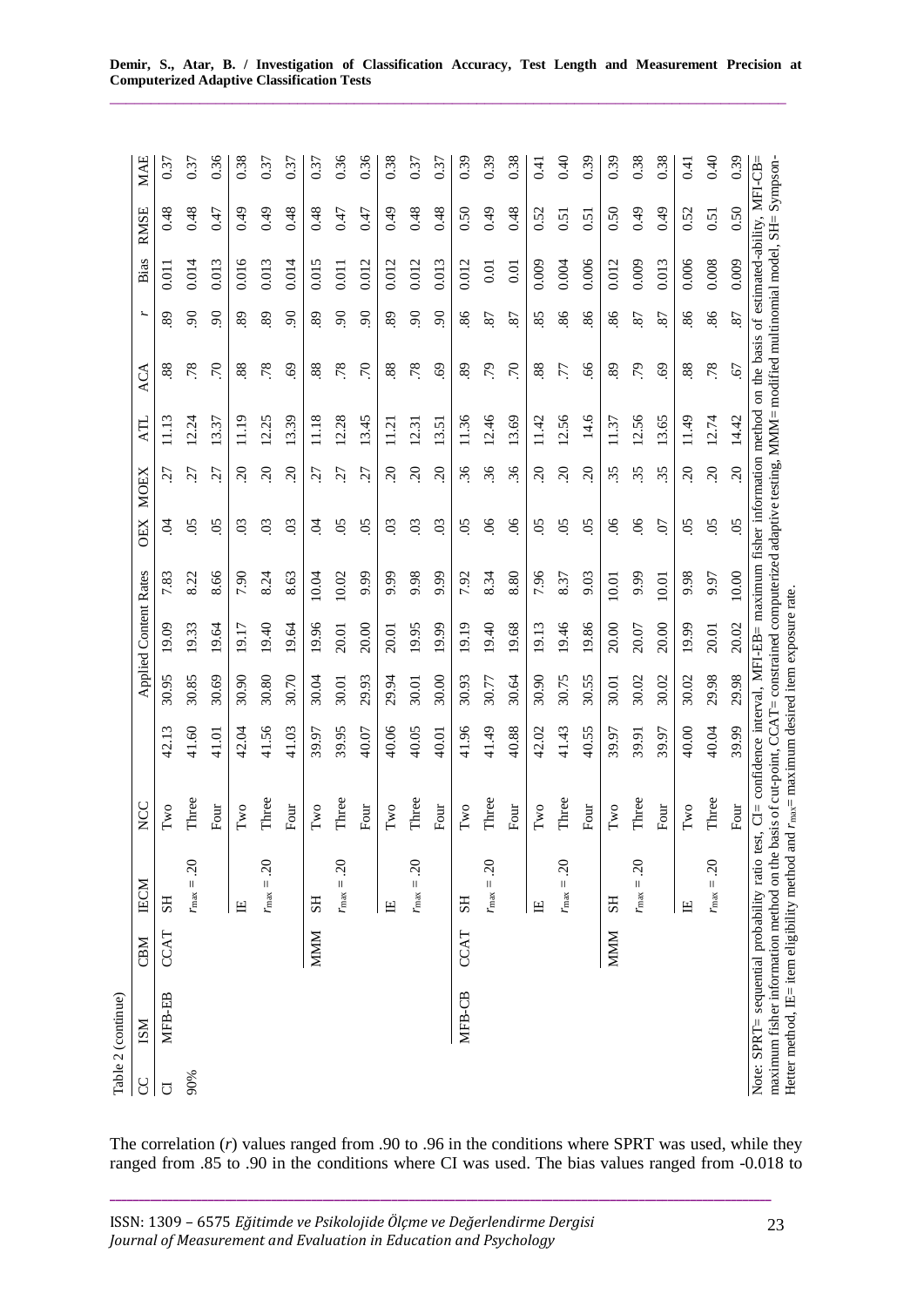0.009 in the conditions where SPRT was used, while they ranged from 0.004 to 0.016 in the conditions where CI was used. The highest RMSE value (0.52) and the highest MAE value (0.41) were observed when CI, MFI-CB, CCAT (or MMM), and IE were used together, and a two-category classification was made. On the other hand, the lowest RMSE value (0.30) was observed when SPRT, MFI-EB, CCAT (or MMM), and SH were used together with four-category classification, and the lowest MAE value (0.22) was observed when SPRT, MFI-EB, CCAT, and SH were used together with fourcategory classification.

 $\_$  , and the state of the state of the state of the state of the state of the state of the state of the state of the state of the state of the state of the state of the state of the state of the state of the state of the

In summary, parallel to the findings in Table 1, CI performed better in terms of ATL, while SPRT performed better in terms of ACA. As the number of classification categories increased, ATL increased but ACA decreased. With respect to the correlation (*r*), bias, RMSE, and MAE values, SPRT performed better than CI, and MFI-EB performed better than MFI-CB. Furthermore, in response to the increased number of categories, the correlation and bias resulted in similar values, while the RMSE and MAE values were relatively lower.

## **DISCUSSION and CONCLUSION**

Because the primary focus of this study is on classification accuracy, the ACA values calculated under different conditions are of great importance in interpreting the findings. In line with the research findings, high ACA values were calculated under all research conditions. The SPRT classification criterion performed better than CI and achieved a higher rate of classifying examinees into the accurate categories. On the other hand, the CI classification criterion performed better in terms of ATL under all research conditions and required fewer items to classify examinees compared to SPRT. This finding is in agreement with those obtained by Gündeğer and Doğan (2018a), Nydick et al. (2012), Thompson (2009), and Thompson and Ro (2007). These studies, in general, reported that the classifications made using CI ended with lower ATL and ACA compared to those made using SPRT. Therefore, comparing the SPRT and CI classification criteria used in the research in terms of classification accuracy, it may be suggested to prefer SPRT which yielded higher ACA values. On the other hand, comparing SPRT and CI in terms of ATL, CI seems to be preferable as it requires fewer items to classify examinees and terminate the test. Nevertheless, it should be noted that with respect to high-risk tests (e.g., tests applied in the field of medicine and directly related to human life), it is of key importance to choose the method which achieves a higher classification accuracy despite the increasing number of items. In CACTs, ATL, and ACA are often evaluated together for test effectiveness. If a decision is to be made to choose the best performing classification criterion in terms of test effectiveness, it may be suggested to use CI for conditions where both classification criteria achieve a good level of classification accuracy.

This research found that the SPRT classification criterion performed better than CI, and the MFI-EB item selection method performed better than MFI-CB in terms of measurement precision. Accordingly, under the conditions where the SPRT classification criterion or the MFI-EB item selection method was used, the values of correlation between examinees' true and estimated ability levels were higher while the bias, RMSE, and MAE values were lower. It can thus be said that examinees' last ability levels were more precise and closer to their true ability levels when the classification criterion was SPRT or when the item selection method was MFI-EB. A possible explanation of this result might be that the item pool was composed of items that provide great information at and around the cutting point  $\theta = 0$ . Additionally, the MFBI-EB item selection method achieved relatively better results compared to MFI-CB in terms of test effectiveness. In other words, when MFBI-EB was used, lower ATL values and similar ACA values were obtained.

The analysis results showed that the values of correlation between examinees' true and estimated ability levels were quite high, especially when the WLE ability estimation method was used together with the SPRT classification criterion and the MFI-EB item selection method. It can thus be said that the WLE method performs successfully.

Comparing the findings presented in Table 1 and Table 2, it can be seen that relatively higher ATL and lower ACA values were obtained in line with expectations when content balancing and item exposure control were added to the research conditions. According to Thompson (2007b), content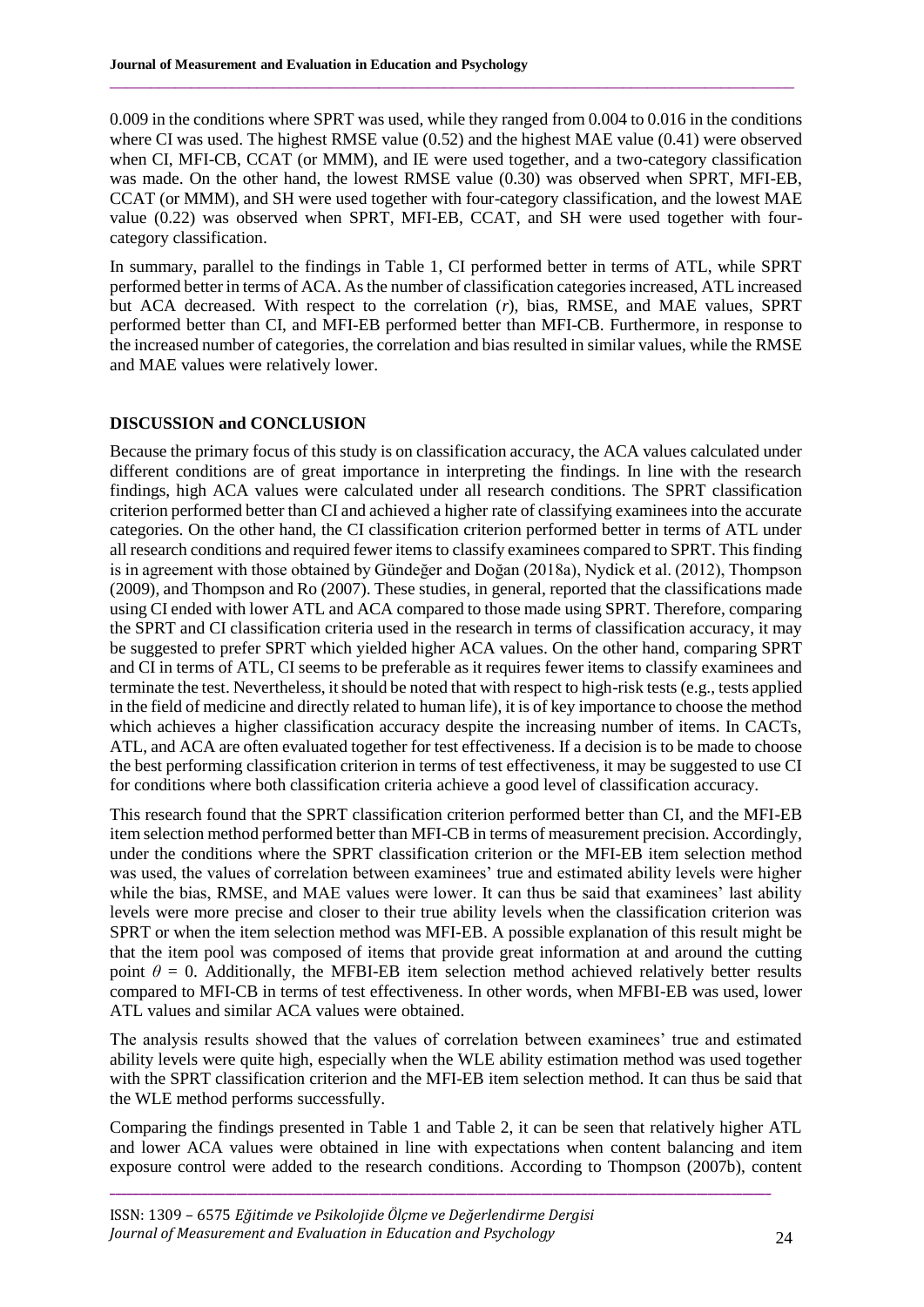balancing and item exposure constraints generally lead to an increase in only ATL. When content balancing and item exposure control are performed in CACT applications, it can be interpreted that the increase in ATL and the decrease in ACA may be due to the absence of an item that provides sufficient information about an examinee in the applied content area and does not exceed the item exposure rate. To solve this problem, the item pool might be expanded by increasing the number of items in each content area within the ability range which has plenty of items that exceed the maximum item exposure rate. The content balancing and item exposure control methods included in the research conditions did not change the correlation between examinees' true and estimated ability levels but caused a decrease in the bias values and an increase in RMSE and MAE values. The results obtained by the CI classification criterion were also little affected. This can be interpreted as an advantage provided by CI.

The research found that the MMM content balancing method performed better in achieving the desired content rates compared to CCAT. On the other hand, with respect to test effectiveness, CCAT performed better, especially in terms of ATL when SPRT was used although there were slight changes when CI was used. This finding is consistent with that reported by Lin (2011). Lin (2011) emphasized that although CCAT is one of the most chosen content balancing methods in CACTs, the MMM method, which is used mostly in CATs, is more successful in achieving the desired content balance. Therefore, in CACTs it is suggested to use MMM if content balancing is more critical as in high-risk tests, and CCAT if test effectiveness is more critical. The research also found that the IE method performed better in controlling item exposure compared to the SH method. This finding is in line with the work of Huebner (2012). Huebner (2012) concluded that IE works more successfully than SH in terms of item exposure control. In terms of test effectiveness, SH performed better, especially under the conditions where the SPRT classification criterion was used. When the SH method was used, lower ATL and higher ACA values were obtained. Thus, IE might be used if item exposure control, namely the safety of the test/item pool, is of critical importance in CACTs. Whereas SH might be used if test effectiveness is of more critical importance.

Under all research conditions, the increasing number of categories increased ATL while reducing ACA. To put it differently, the increasing number of categories reduced test effectiveness. This finding supports earlier observations in Eggen (1999) and Nydick et al. (2012). Eggen (1999) compared twocategory and three-category classifications, and Nydick et al. (2012) compared three-category and five-category classifications. They found that the higher the number of categories was the higher the ATL values and the lower the ACA values were; thus, test effectiveness decreased. Therefore, in terms of test effectiveness, it may be suggested to keep the number of classification categories as few as possible. In addition, despite the increase in the number of classification categories, the correlation and bias values were similar, while RMSE and MAE values were relatively lower. Accordingly, examinees' last ability levels were more precisely estimated because the number of items required to terminate the test increased with the increasing number of classification categories. Therefore, it seems that the number of classification categories might be determined more optimally by considering correlation, bias, RMSE, and MAE values.

Based on the research findings, the following suggestions might be offered for future practice. If the focus of CACT is on ACA and content balancing and item exposure control are of critical importance, the SPRT classification criterion, which also performs better in terms of correlation, bias, RMSE, and MAE values, might be used together with the MFI-EB item selection method, the MMM content balancing method, and the IE item exposure control method. If the focus of CACT is on ATL and content balancing and item exposure control are performed, the CI classification criterion might be used together with MFI-EB, MMM, and IE. As for the researchers, in similar BBST studies, it can be recommended to use item pools with different properties such as multi-dimensional item pool or different pool sizes, skewness, kurtosis, etc. In addition, in similar studies to be conducted, the performances of the main BBST components can be compared over real data.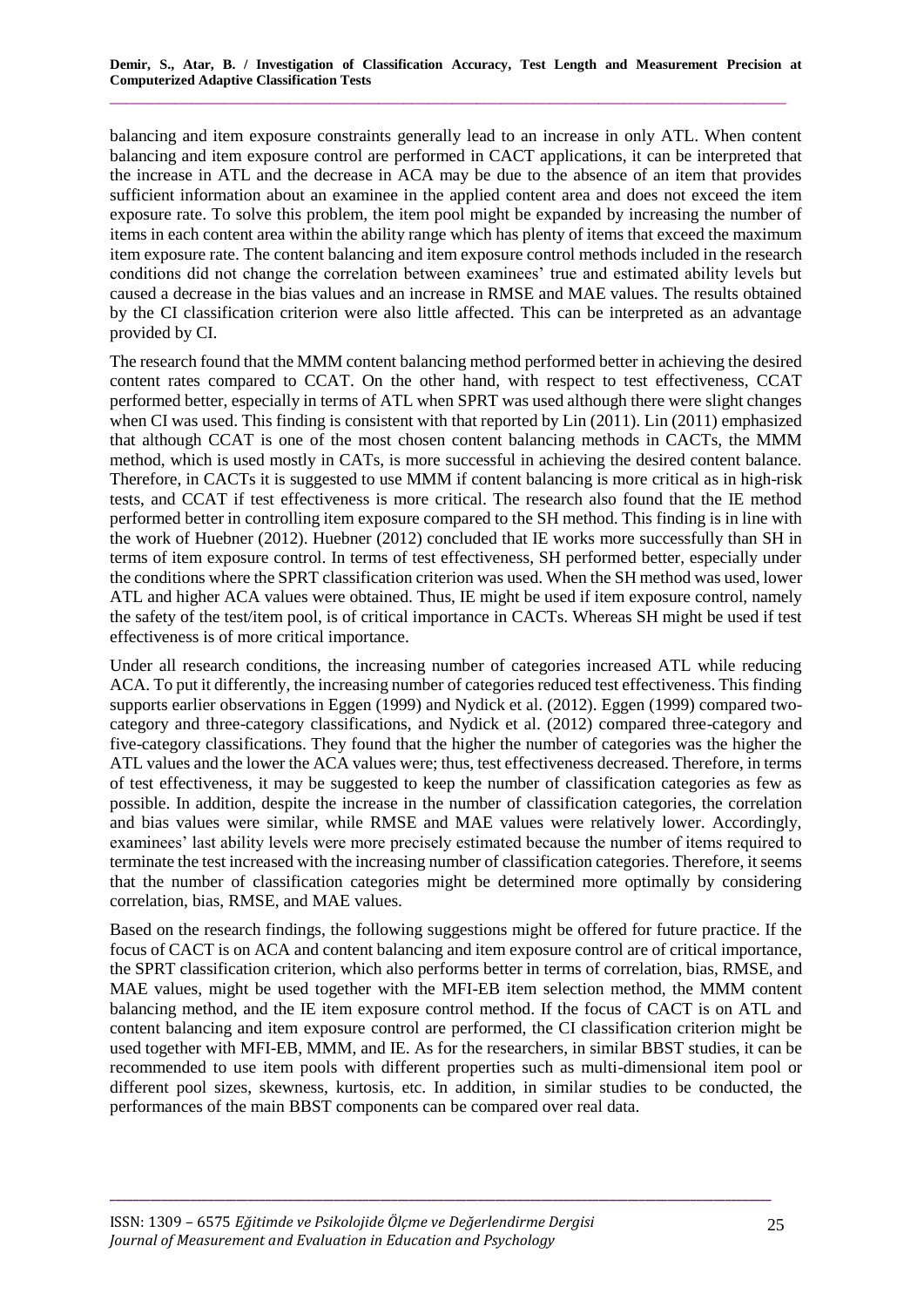#### **REFERENCES**

Bao, Y., Shen, Y., Wang, S., & Bradshaw, L. (2021). Flexible computerized adaptive tests to detect misconceptions and estimate ability simultaneously. *Applied Psychological Measurement, 45*(1)*,* 3-21. doi: 10.1177/0146621620965730

 $\_$  , and the state of the state of the state of the state of the state of the state of the state of the state of the state of the state of the state of the state of the state of the state of the state of the state of the

- Dooley, K. (2002). Simulation research methods. In J. Baum (Ed.), *Companion to organizations* (pp. 829-848). London: Blackwell.
- Eggen, T. J. H. M. (1999). Item selection in adaptive testing with the sequential probability ratio test. *Applied Psychological Measurement, 23*(3)*,* 249-261*.* doi: 10.1177/01466219922031365
- Eggen, T. J. H. M., & Straetmans, G. J. J. M. (2000). Computerized adaptive testing for classifying examinees into three categories. *Educational and Psychological Measurement, 60*(5), 713-734. doi: 10.1177/00131640021970862
- Fan, Z., Wang, C., Chang, H., & Douglas, J. (2012). Utilizing response time distributions for item selection in CAT. *Journal of Educational and Behavioral Statistics, 37*(5), 655-670. doi: 10.3102/1076998611422912
- Finkelman, M. (2008). On using stochastic curtailment to shorten the SPRT in sequential mastery testing. *Journal of Educational and Behavioral Statistics, 33*(4), 442-463. doi: 10.3102/1076998607308573
- Gündeğer, C., & Doğan, N. (2018a). A comparison of computerized adaptive classification test criteria in terms of test efficiency and measurement precision. *Journal of Measurement and Evaluation in Education and Psychology, 9*(2), 161-177. doi: 10.21031/epod.401077
- Gündeğer, C., & Doğan, N. (2018b). The effects of item pool characteristics on test length and classification accuracy in computerized adaptive classification testings. *Hacettepe University Journal of Education, 33*(4), 888-896. doi: 10.16986/HUJE.2016024284
- Huebner, A. (2012). Item overexposure in computerized classification tests using sequential item selection. *Practical Assessment, Research & Evaluation, 17*(12), 1-9*.* Retrieved from https://pareonline.net/getvn.asp?v=17&n=12
- Huebner, A., & Li, Z. (2012). A stochastic method for balancing item exposure rates in computerized classification tests. *Applied Psychological Measurement, 36*(3), 181-188. doi: 10.1177/0146621612439932
- Kingsbury, G. G., & Weiss, D. J. (1980). *A Comparison of adaptive, sequential and conventional testing strategies for mastery decisions* (Research Report 80-4). University of Minnesota, Minneapolis: MN. Retrieved from http://iacat.org/sites/default/files/biblio/ki80-04.pdf
- Kingsbury, G. G., & Weiss, D.J. (1983). A comparison of IRT-based adaptive mastery testing and a sequential mastery testing procedure. In D. J. Weiss (Ed.), *New horizons in testing: Latent trait theory and computerized adaptive testing,* (pp. 237-254). New York: Academic Press.
- Kingsbury, G. G., & Zara, A.R. (1989). Procedures for selecting items for computerized adaptive tests. *Applied Measurement in Education, 2*(4), 359-375. doi: 10.1207/s15324818ame0204\_6
- Lau, C. A. (1996). *Robustness of a unidimensional computerized testing mastery procedure with multidimensional testing data* (Unpublished doctoral dissertation). University of Iowa, Iowa City IA.
- Lau, C. A., & Wang, T. (1999, April). *Computerized classification testing under practical constraints with a polytomous model*. Paper presented at the annual meeting of the American Educational Research Association (AERA), Montreal, Canada. Retrieved from http://iacat.org/sites/default/files/biblio/la99- 01.pdf
- Leroux, A. J., Waid-Ebbs, J. K., Wen, P-S., Helmer, D. A., Graham, D. P., O'Connor, M. K, & Ray, K. (2019). An investigation of exposure control methods with variable-length cat using the partial credit model. *Applied Psychological Measurement, 43*(8),624-638. doi: 10.1177/0146621618824856
- Leung, C.-K., Chang, H. H., & Hau, K. T. (2002). Item selection in computerized adaptive testing: Improving the a-stratified design with the Sympson–Hetter algorithm*. Applied Psychological Measurement, 26*(4), 376-392. doi: 10.1177/014662102237795
- Lin, C. (2011). Item selection criteria with practical constraints for computerized classification testing. *Applied Psychological Measurement 71*(1), 20-36. doi: 10.1177/0013164410387336
- Lin, C. J., & Spray, J. (2000). *Effects of item-selection criteria on classification testing with the sequential probability ratio test*. ACT (Research Report 2000-8). Iowa city, IA: ACT Research Report Series. Retrieved from https://eric.ed.gov/?id=ED445066
- Miller, I., & Miller, M. (2004). *John E. Freund's mathematical statistics with applications*. (7th Ed.). New Jersey: Prentice Hall.